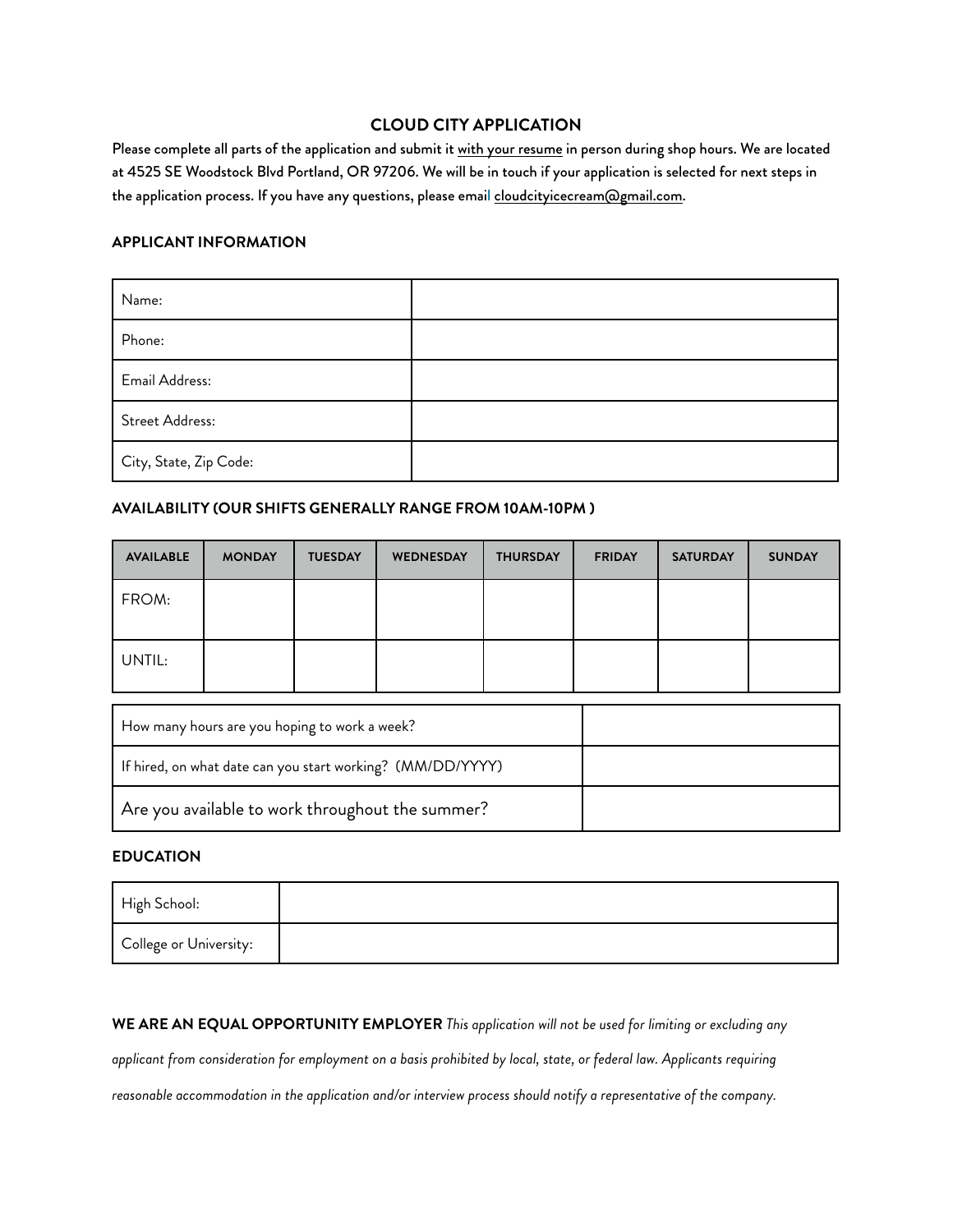# **EMPLOYMENT HISTORY**

Please describe past and present employment positions, dating back five years. If you have a resume, please attach one to this application. Even if you have attached a résumé, this section must be completed.

| <b>NAME OF EMPLOYER</b>              |  |
|--------------------------------------|--|
| NAME OF SUPERVISOR                   |  |
| <b>TELEPHONE NUMBER</b>              |  |
| <b>ADDRESS</b>                       |  |
| CITY, STATE, ZIP                     |  |
| <b>INDUSTRY/BUSINESS TYPE</b>        |  |
| LENGTH OF EMPLOYMENT (INCLUDE DATES) |  |
| <b>POSITION DUTIES</b>               |  |
| <b>REASON FOR LEAVING</b>            |  |
| MAY WE CONTACT THIS EMPLOYER?        |  |

| NAME OF EMPLOYER                     |  |
|--------------------------------------|--|
| NAME OF SUPERVISOR                   |  |
| <b>TELEPHONE NUMBER</b>              |  |
| <b>ADDRESS</b>                       |  |
| CITY, STATE, ZIP                     |  |
| <b>INDUSTRY/BUSINESS TYPE</b>        |  |
| LENGTH OF EMPLOYMENT (INCLUDE DATES) |  |
| <b>POSITION DUTIES</b>               |  |
| <b>REASON FOR LEAVING</b>            |  |
| MAY WE CONTACT THIS EMPLOYER?        |  |